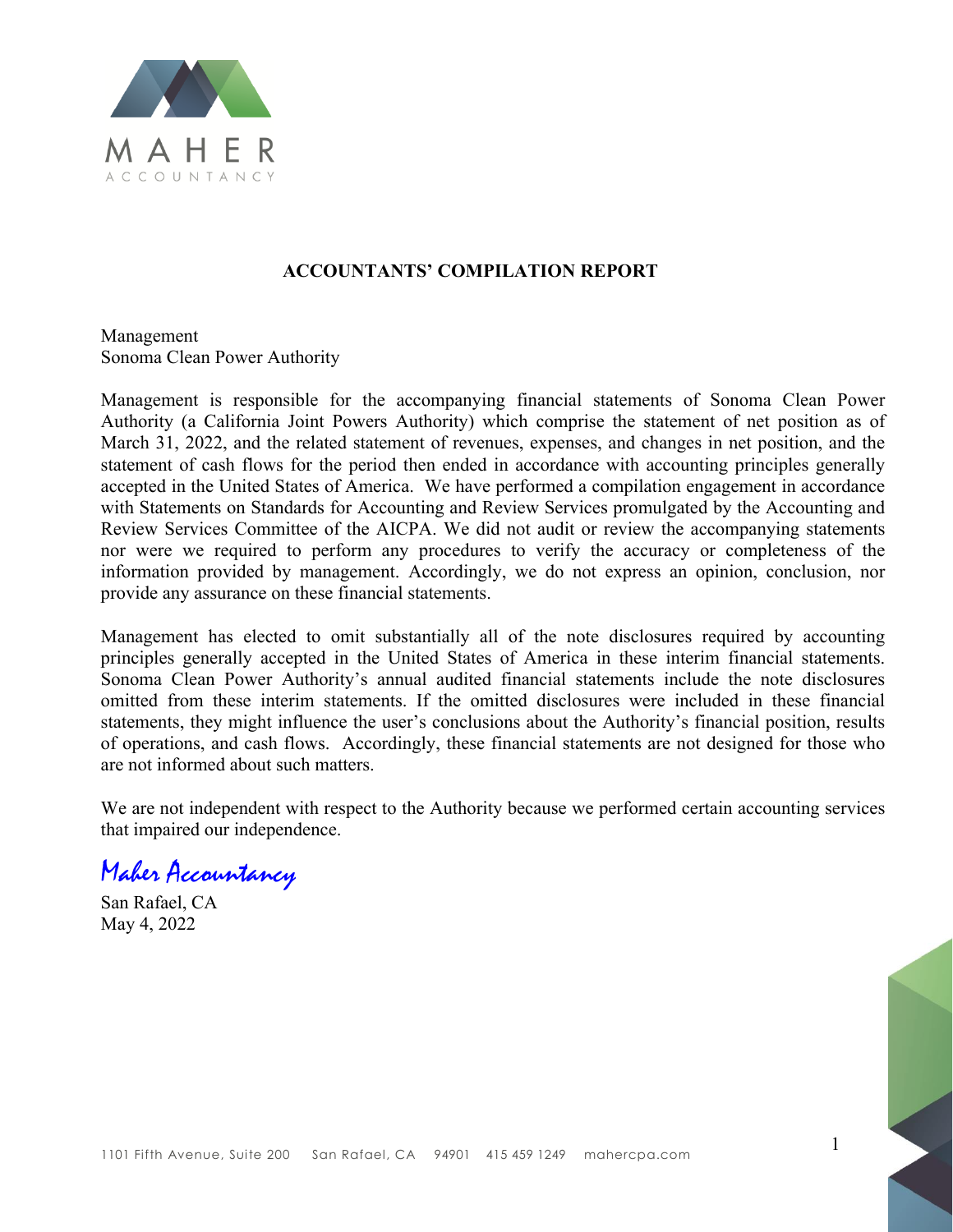## **STATEMENT OF NET POSITION As of March 31, 2022**

#### **ASSETS**

| <b>Current</b> assets                                     |              |              |
|-----------------------------------------------------------|--------------|--------------|
| Cash and cash equivalents                                 | \$           | 61,230,821   |
| Accounts receivable, net of allowance                     |              | 16,785,563   |
| Other receivables                                         |              | 1,598,391    |
| Accrued revenue                                           |              | 6,363,514    |
| Prepaid expenses                                          |              | 1,203,360    |
| Deposits                                                  |              | 4,353,391    |
| Total current assets                                      |              | 91,535,040   |
| Noncurrent assets                                         |              |              |
| Unrestricted cash in Rate Stabilization Fund              |              | 26,000,000   |
| Land                                                      |              | 860,520      |
| Capital assets, net of depreciation                       |              | 18,876,233   |
| Deposits                                                  |              | 846,256      |
| Total noncurrent assets                                   |              | 46,583,009   |
| <b>Total</b> assets                                       |              | 138,118,049  |
| <b>LIABILITIES</b>                                        |              |              |
| <b>Current liabilities</b>                                |              |              |
| Accrued cost of electricity                               |              | 18, 187, 106 |
| Accounts payable                                          |              | 1,150,772    |
| Other accrued liabilities                                 |              | 1,219,350    |
| User taxes and energy surcharges due to other governments |              | 544,157      |
| Total current liabilities                                 |              | 21,101,385   |
| <b>DEFERRED INFLOWS OF RESOURCES</b>                      |              |              |
| Rate Stabilization Fund                                   |              | 26,000,000   |
| <b>NET POSITION</b>                                       |              |              |
| Investment in capital assets                              |              | 19,736,753   |
| Unrestricted                                              |              |              |
|                                                           |              | 71,279,911   |
| Total net position                                        | $\mathbb{S}$ | 91,016,664   |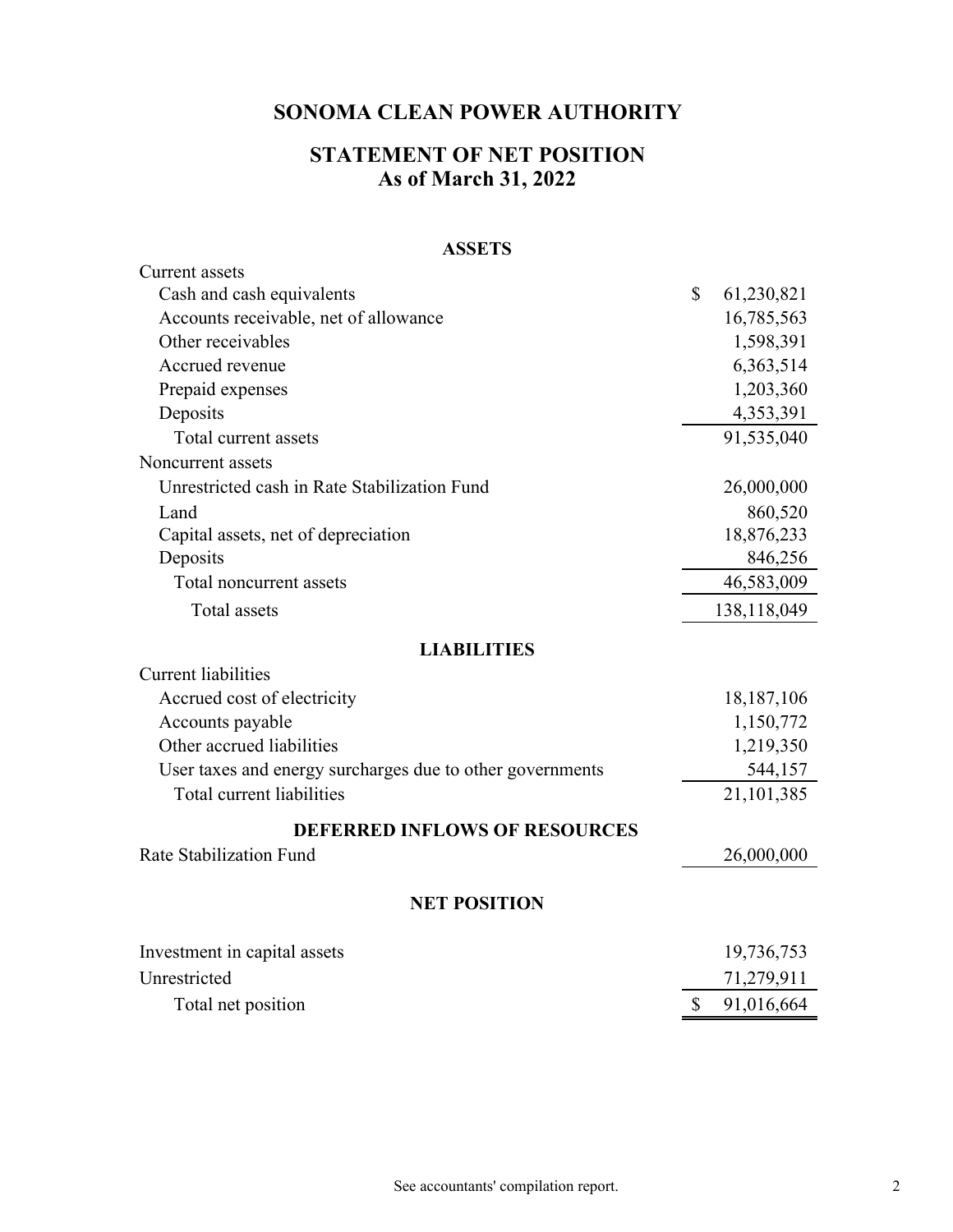# **Nine Months Ended March 31, 2022 AND CHANGES IN NET POSITION STATEMENT OF REVENUES, EXPENSES**

| <b>OPERATING REVENUES</b>               |                   |
|-----------------------------------------|-------------------|
| Electricity sales, net                  | \$<br>128,850,943 |
| Evergreen electricity premium           | 1,739,197         |
| Grant revenue                           | 897,047           |
| Total operating revenues                | 131,487,187       |
| <b>OPERATING EXPENSES</b>               |                   |
| Cost of electricity                     | 126,027,517       |
| Contract services                       | 7,147,672         |
| Staff compensation                      | 4,103,863         |
| General and administration              | 1,459,834         |
| Program rebates and incentives          | 635,587           |
| Depreciation                            | 1,027,346         |
| Total operating expenses                | 140,401,819       |
| Operating income (loss)                 | (8,914,632)       |
| <b>NONOPERATING REVENUES (EXPENSES)</b> |                   |
| Interest income                         | 243,083           |
| Nonoperating revenues (expenses), net   | 243,083           |
| <b>CHANGE IN NET POSITION</b>           | (8,671,549)       |
| Net position at beginning of period     | 99,688,213        |
| Net position at end of period           | 91,016,664        |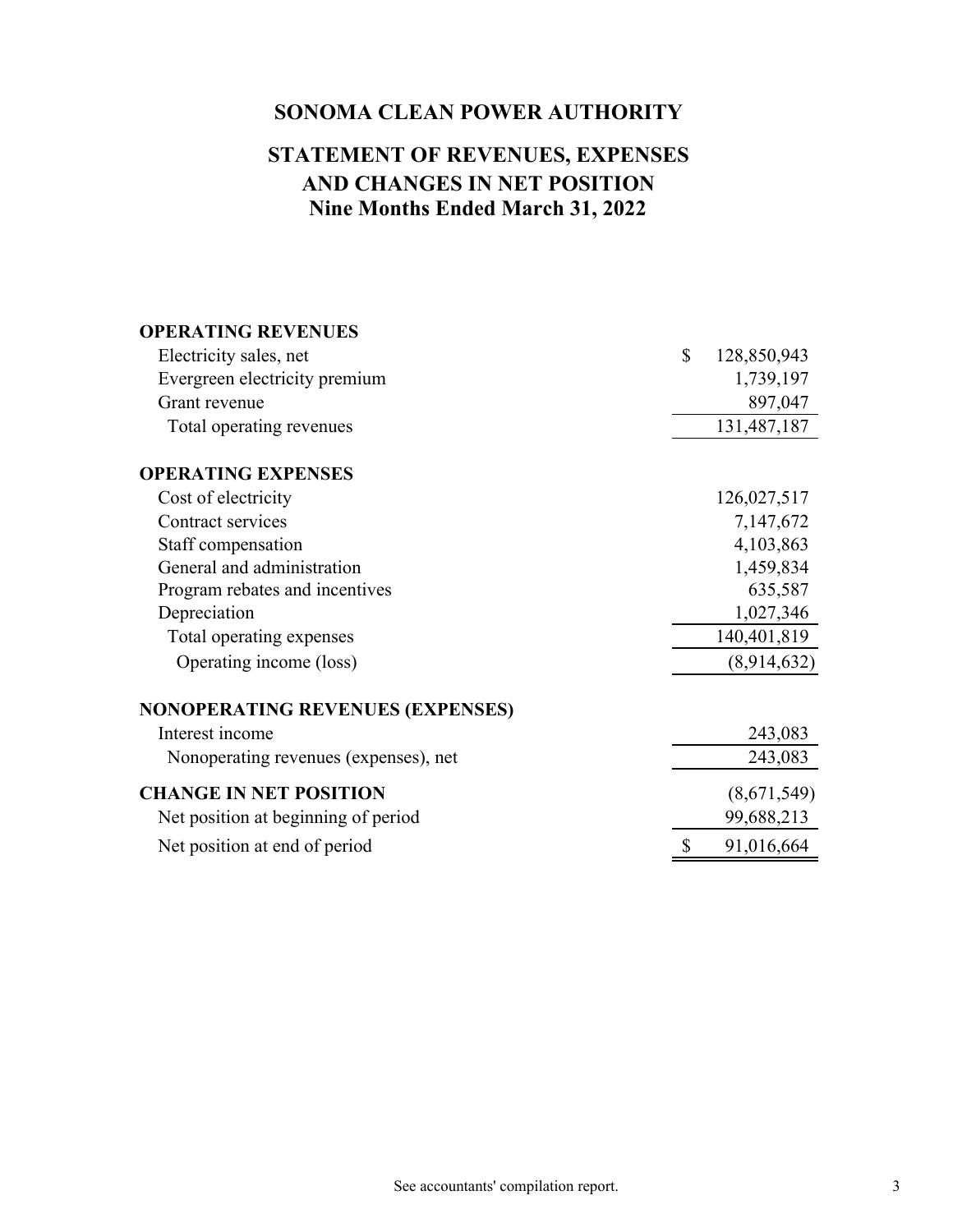### **Nine Months Ended March 31, 2022 STATEMENT OF CASH FLOWS**

#### **CASH FLOWS FROM OPERATING ACTIVITIES**

| Receipts from customers                                | $\mathbb{S}$ | 136,966,663     |
|--------------------------------------------------------|--------------|-----------------|
| Other operating receipts                               |              | 9,880,649       |
| Payments to electricity suppliers                      |              | (125, 699, 879) |
| Payments for other goods and services                  |              | (8,663,781)     |
| Payments for staff compensation                        |              | (4,106,232)     |
| Tax and surcharge payments to other governments        |              | (1,747,837)     |
| Payments for program rebates and incentives            |              | (1,299,638)     |
| Net cash provided (used) by operating activities       |              | 5,329,945       |
| <b>CASH FLOWS FROM CAPITAL AND RELATED</b>             |              |                 |
| <b>FINANCING ACTIVITIES</b>                            |              |                 |
| Payments to acquire capital assets                     |              | (3,440,685)     |
| <b>CASH FLOWS FROM INVESTING ACTIVITIES</b>            |              |                 |
| Interest income received                               |              | 245,197         |
| Net cash provided (used) by investing activities       |              | 245,197         |
| Net change in cash and cash equivalents                |              | 2,134,457       |
| Cash and cash equivalents at beginning of year         |              | 85,096,364      |
| Cash and cash equivalents at end of period             |              | 87,230,821      |
| <b>Reconciliation to the Statement of Net Position</b> |              |                 |
| Unrestricted cash and cash equivalents (current)       | \$           | 61,230,821      |
| Unrestricted cash and cash equivalents (noncurrent)    |              | 26,000,000      |
| Cash and cash equivalents                              | \$           | 87,230,821      |